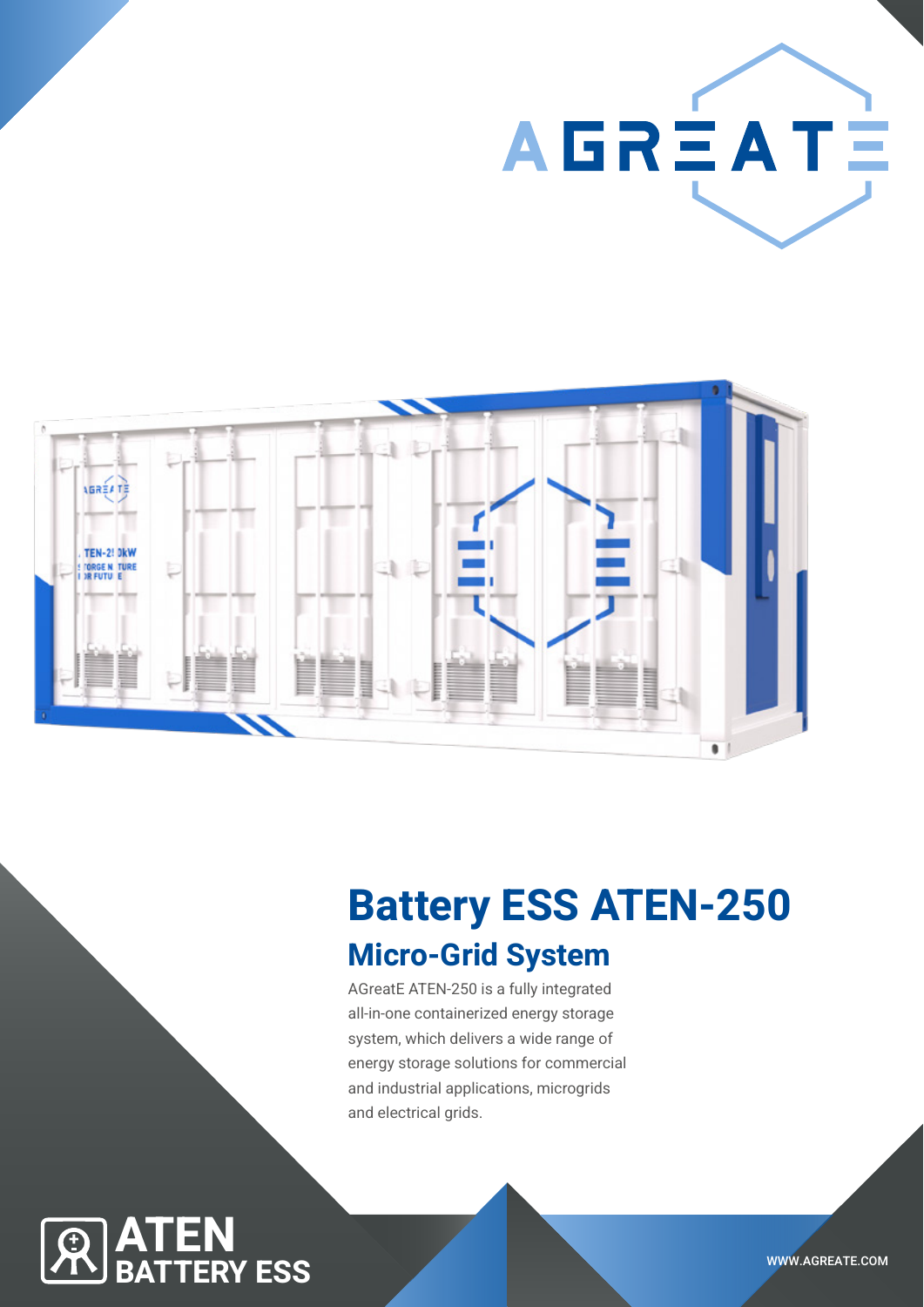



### Advanced & Guaranteed System

- Strong R&D team supports innovative products and continuous improvement thereafter;
- Self-developed BESS controller and EMS, ensuring best reliability of the system;
- High-standard testing process guaranteeing quality delivery;

### Reliable & Competitive Quality

- UL9540A compliant up to battery string level, 1 out of 7 manufacturers in China;
- Containerized with protection level at IP54 for the whole system and IP65 for the battery compartment;

### Money-saved & Versatile Application

- 6,000 cycles battery cell against market prevailing 3,000 cycles battery cell;
- DC coupling system ensuring higher DC/AC ratio, higher round trip efficiency;
- Accessible to different sources of powers  $\Box$ PV, ESS, Grid or DG, supports both on-grid and off-grid modes;

### Smart & Easy Operation

- Fully integrated and plug-and-play microgrid system; 7\*24 cloud-based monitoring and operation
- platform supports the visit of Mysql database and multiple mobile/PC devices.







SAFE AND RELIABLE LONG SPAN SMART AND FRIENDLY

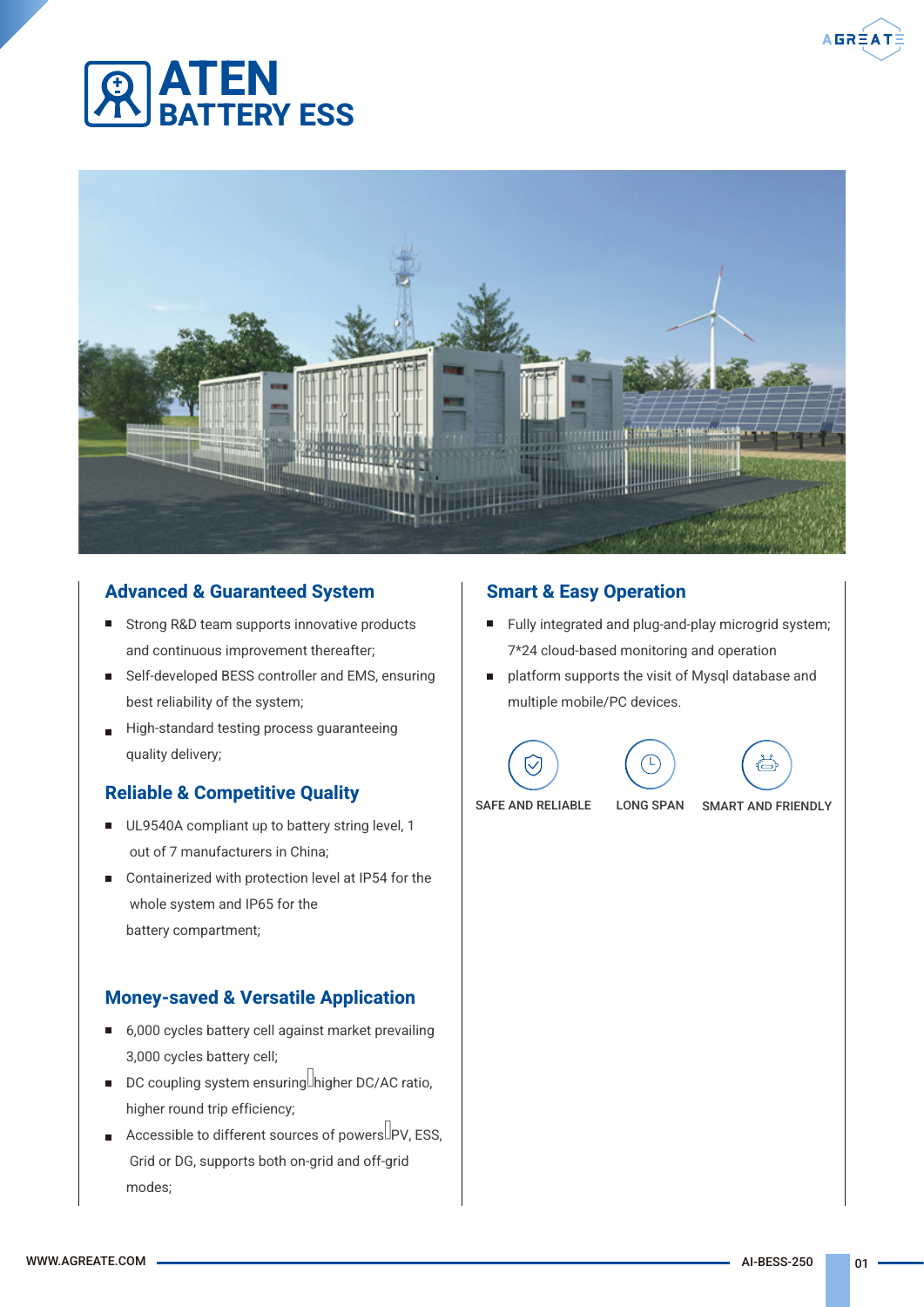# System Topology**(**200kW PV + 250kW/552kWh BESS**)**

**Grid AC 400V/480V 3P,A,B,C,N,PE**



**AGRÉATÉ**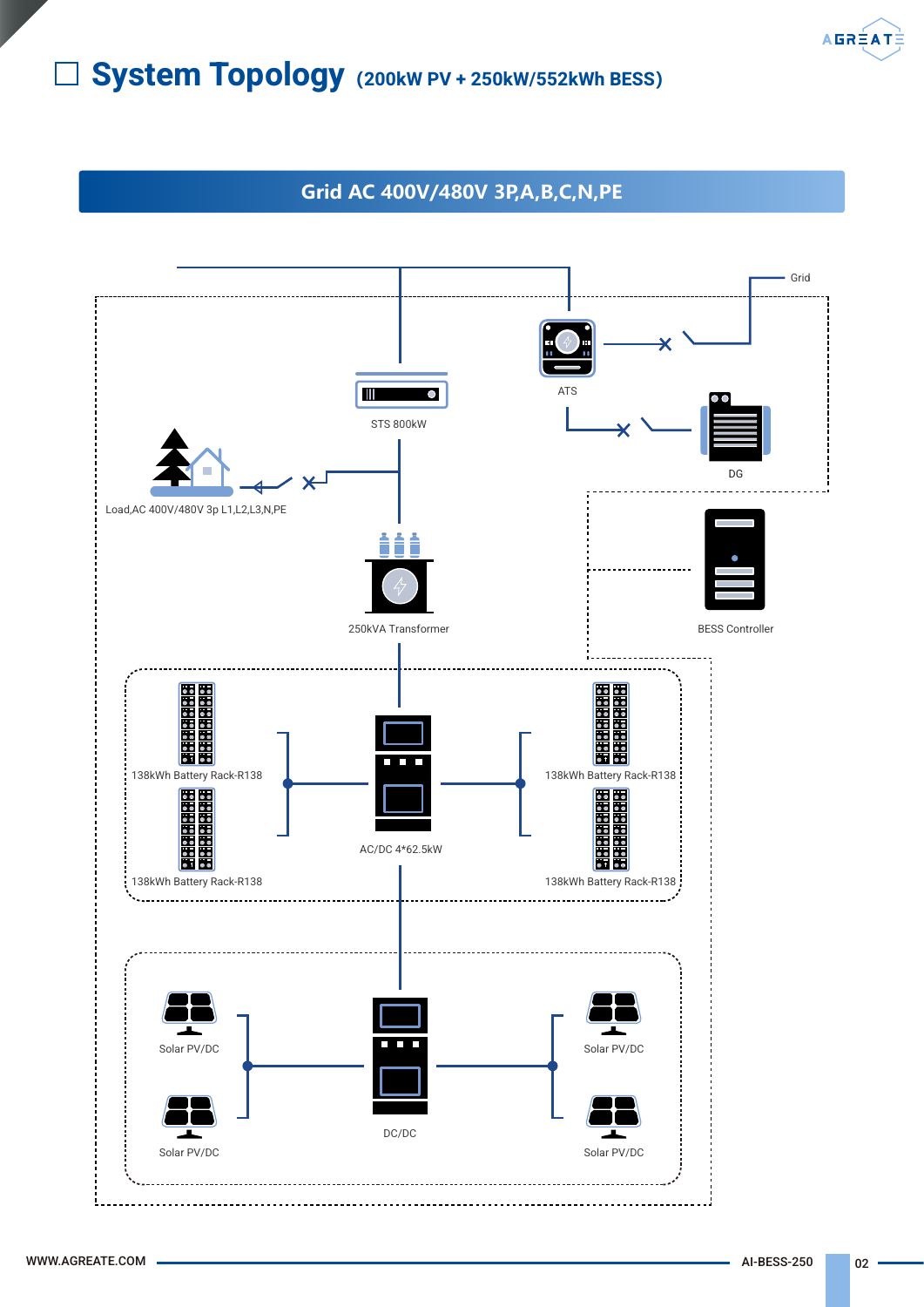

# System Configuration



### Product features**(**250kW/552kWh**)**

- The 250kW PCS cabinet contains a 250kW PCS  $\overline{\phantom{a}}$ with 500-850V DC voltage;
- The 4\*138kWh battery rack are converted to 400V AC through the moduIarized PCS, AC power wiII be transferred to 400V AC by theisoIated transformer to support the Ioad;
- The battery rack is charged from corresponding PV string 50kW DC/DC during day time operation;
- Power suppIy wiII be switch to DG by the ATS  $\overline{\phantom{a}}$ and STS seamIessly transferred to PCS ,when BESS and PV are short of suppIy;

| <b>Product Model</b> | S138 Strings   | Container | STS (optional) | <b>DC/DC Convertor</b> | <b>PCS</b> | <b>Transformer</b> |
|----------------------|----------------|-----------|----------------|------------------------|------------|--------------------|
|                      | S138-15P9      | Size      | 800kW          | 300kW                  | 250kW      | 250kVA             |
| M250-276             | $\overline{2}$ | 20ft      |                |                        |            |                    |
| M250-552             | 4              | 20ft      |                |                        |            |                    |
| M250-1,104           | 8              | 40ft      |                |                        |            |                    |
| M250-1,656           | 12             | 40ft      |                |                        |            |                    |

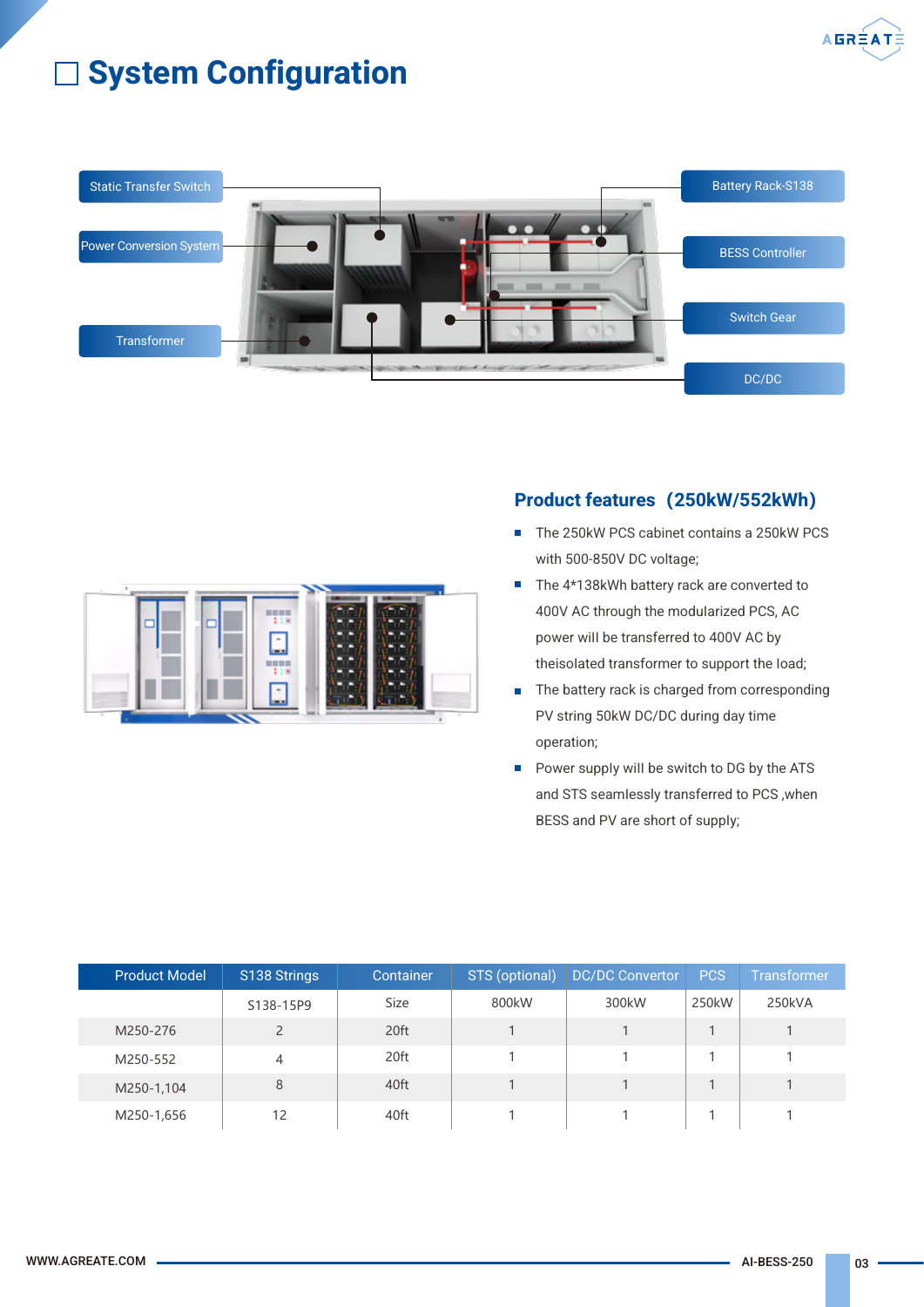# **EXEY Components**



#### Battery Rack-II

- **1C Charge/Discharge;**
- **Power supply can be single battery Rack** or paraIIeI battery strings;
- Easy configuration and maintainance



#### Static Transfer Switch

Integrated distribution cabinet function,

- a variety of distributed power access;
- Millisecond on/off-grid switching;
- $\blacksquare$ Automatic operation, unattended;
- It has a 15-inch display screen, which
- $\blacksquare$ can monitor the operation of each equipment

| Item                                             | Data                                  |
|--------------------------------------------------|---------------------------------------|
| <b>Battery module</b>                            | R138-15P9                             |
| Pack qty                                         | 15 (6~15 Configurable)                |
| Nominal capacity                                 | 138kWh (55~138kWh)                    |
| Discharge cutoff-Rated-<br>Charge cutoff voltage | 672V~768V~852V                        |
| Pack                                             | 3.2V/90Ah@2P16S                       |
| String measuring voltage range                   | 100~1,000V                            |
| String voltage detection accuracy                | ±0.5%                                 |
| String voltage sampling period                   | 100 <sub>ms</sub>                     |
| String measuring current range                   | ±300A                                 |
| String current detection accuracy                | $\leq 1\%$                            |
| Rack temperature detection accuracy              | ±2°C                                  |
| SOC calculation accuracy                         | $\leq 7\%$                            |
| Input insulation resistance                      | $\geq$ 10ΜΩ, 1,000V DC                |
| Communication                                    | Modubus TCP, CAN, Modubus RTU         |
| System cycle life                                | ≥5,000 cycles@0.5C, 25°C              |
| Dimension (W*D*H)                                | 800*750*2,050mm                       |
| Weight                                           | 1,430kg                               |
| Certifications                                   | UL1973, UL9540A, IEC62619, CE, UN38.3 |

| Item                                               | Data                                                                 |  |  |
|----------------------------------------------------|----------------------------------------------------------------------|--|--|
| Rated power                                        | 800kW                                                                |  |  |
| Rated voltage                                      | 400V                                                                 |  |  |
| Input voltage range                                | $-25%$ ~15%                                                          |  |  |
| Output voltage range                               | $-25\% \sim 15\%$                                                    |  |  |
| Rated input currrent                               | 1,155A                                                               |  |  |
| Max input current                                  | 1,270A (110%)                                                        |  |  |
| Frequency range                                    | 50Hz/60Hz±4.5Hz                                                      |  |  |
| Switching time                                     | $10ms \sim 80ms$                                                     |  |  |
| IP degree                                          | IP20                                                                 |  |  |
| Efficiency                                         | 99.5% (Full load)                                                    |  |  |
| The max load standing capacity<br>during switching | 300kW (RCD type, pure capactive<br>load or inductive load < 100kvar) |  |  |
| Wiring mode                                        | 3 Phase 4 Wire                                                       |  |  |
| Dimension (W*D*H)                                  | 800*800*2,160mm                                                      |  |  |
| Weight                                             | 450kg                                                                |  |  |

**AGRÉAT**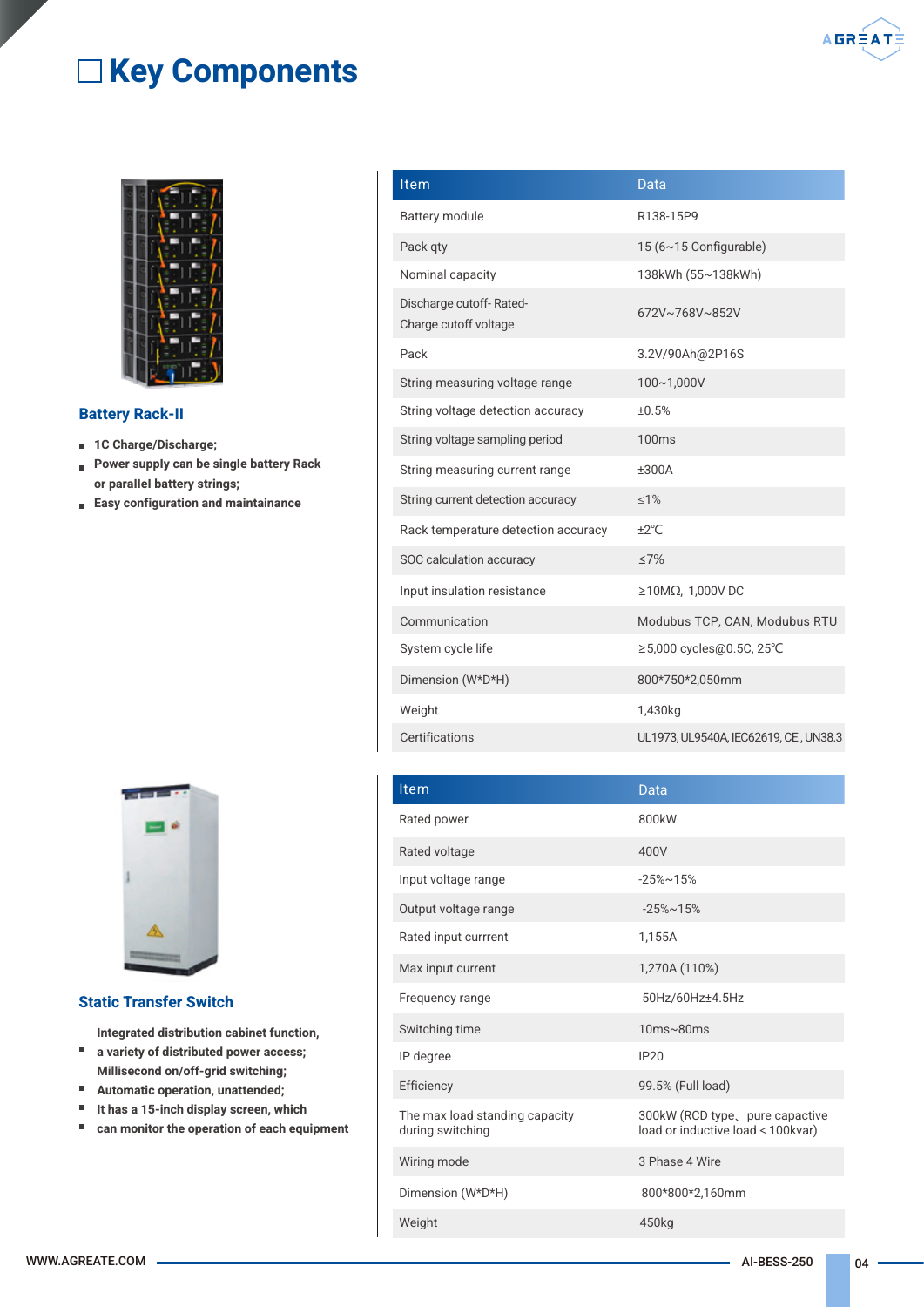

#### DC/DC Inverter

- **Bi-direction DC-DC converter;**
- Field-replaceable modular design;  $\mathbf{u}$
- $\blacksquare$ Shared or separated DC bus



#### Power Conversion System

- Single-stage three-level modularization;
- **Multi-branch input to reduce battery** series and parallels connection



#### BESS Controller

- **Data acquisition;**
- Multiple protection overload protection Ĩ. &reverse power protection;
- Intelligent interaction HMI

| Item                | Data                |
|---------------------|---------------------|
|                     | LV PV input mode    |
| HV DC bus voltage   | LV voltage+40V~850V |
| HV DC bus current   | $0 \sim 100A*6$     |
| LV PV input voltage | 250~840V            |
| LV PV input current | $0 \sim 120A * 6$   |
| Power rating        | 50kW*6              |
| Dimensions (W*D*H)  | 1,100*800*2,160mm   |
| Weight              | 550 <sub>kg</sub>   |

| <b>Item</b>           | <b>M250-EX</b>             | <b>M250-NA</b>        |  |  |  |
|-----------------------|----------------------------|-----------------------|--|--|--|
| Battery voltage range |                            | 500~850V              |  |  |  |
| DC max current        |                            | 550A                  |  |  |  |
| Rated AC power        |                            | 250kW                 |  |  |  |
| Maximum AC power      |                            | 275kW                 |  |  |  |
| Rated voltage         | 400V                       | 480V                  |  |  |  |
| Grid voltage range    | ±15%                       | ±10%                  |  |  |  |
| AC rate of current    | 360A                       | 301A                  |  |  |  |
| Output THDi           | < 3%                       |                       |  |  |  |
| Adjustable PF         |                            | 1(leading)~1(lagging) |  |  |  |
| Grid frequency range  | $50/60 \pm 2.5$ Hz         | $59.5 \times 60.5$ Hz |  |  |  |
| Isolation method      | 3 Phase 4 Line Transformer |                       |  |  |  |
| Dimensions (W*D*H)    | 1,200*800*2,160mm          |                       |  |  |  |
| Weight                | 1,280kg                    |                       |  |  |  |

| Item                        | Data                                                        |
|-----------------------------|-------------------------------------------------------------|
| Dimension (L*W*H)           | 480*230*770mm                                               |
| Weight                      | 35.5kg                                                      |
| Power interface             | AC 110/220V, 50/60Hz                                        |
| PCS communication           | TCP/RS485                                                   |
| <b>HVU</b> communication    | TCP/IP                                                      |
| <b>HVAC</b> communication   | <b>RS485</b>                                                |
| Grid control application    | Time shifting, peak shaving,<br>renewables moving average   |
| Offgrid control application | Backup power, PV/DG/EV/ESS<br>integrated micro-grid control |
| Battery management system   | DC busbar incoming control                                  |

**AGRÉATÉ**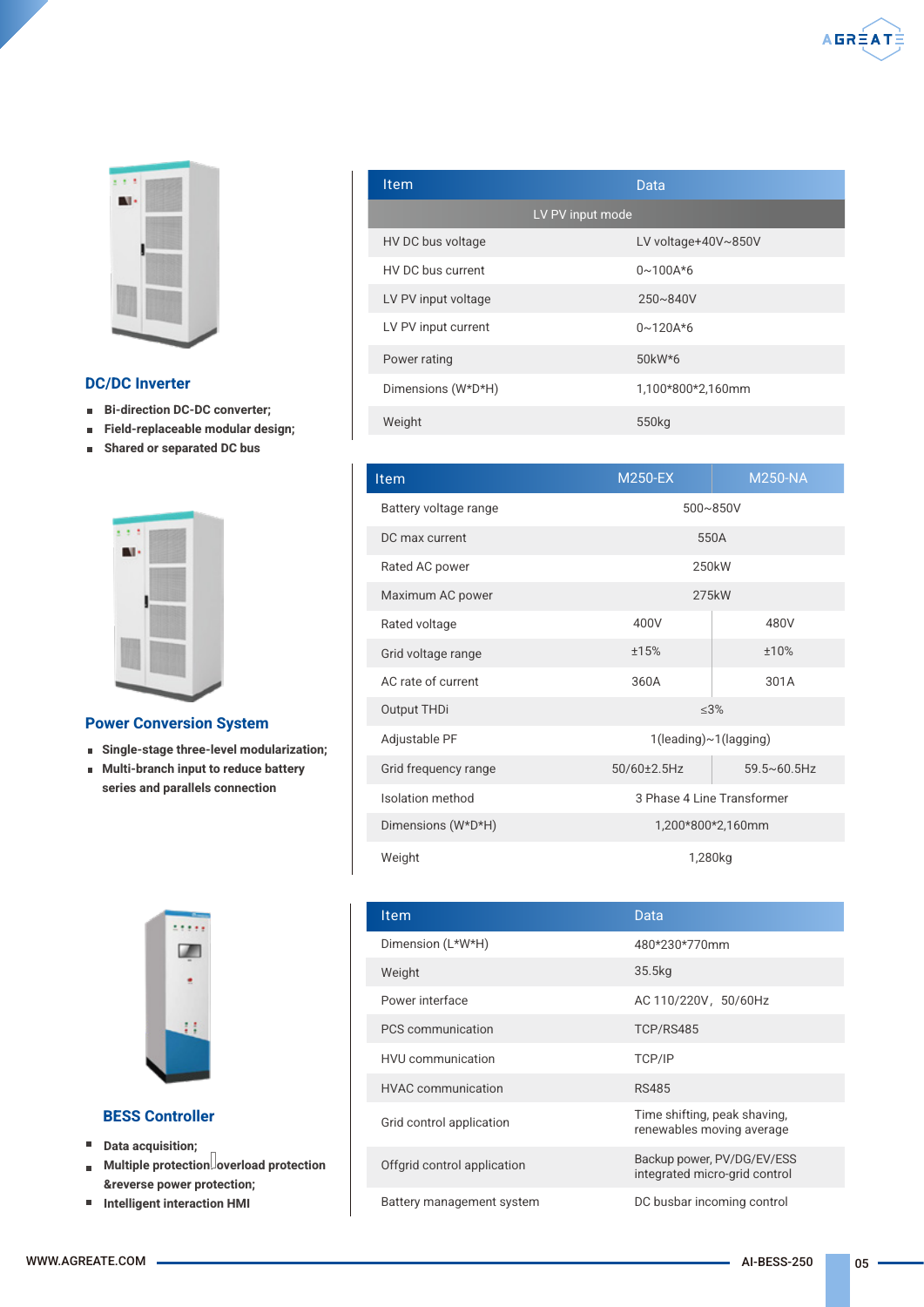

# System Technical Specifications

| <b>Item</b>                        | M250-276/NA                              | M250-552/NA                  | M250-1,104/NA       | M250-1,656/NA |  |
|------------------------------------|------------------------------------------|------------------------------|---------------------|---------------|--|
| <b>DC</b> Data                     |                                          |                              |                     |               |  |
| <b>Battery Chemisty</b>            |                                          | Lithium Iron Phosphate (LFP) |                     |               |  |
| Cell life cycle                    | 80% Retention with 5,000 Cycles @ 1C 25℃ |                              |                     |               |  |
| Cell spec                          | 3.2V/90Ah                                |                              |                     |               |  |
| Rack configuration                 | 2P240S                                   |                              |                     |               |  |
| Number of strings                  | $\overline{2}$<br>$\overline{4}$         |                              | 8                   | 12            |  |
| Rack rated energy capacity         |                                          | 138kWh                       |                     |               |  |
| DC rated energy capacity           | 276kWh                                   | 552kWh                       | 1,104kWh            | 1,656kWh      |  |
| Rated voltage                      | 768V                                     |                              |                     |               |  |
| Voltage range                      | 672V~852V                                |                              |                     |               |  |
| <b>BMS</b> communication interface | RS485, Ethernet                          |                              |                     |               |  |
| BMS communication protocol         | Modbus RTU, Modbus TCP                   |                              |                     |               |  |
| <b>AC</b> Data                     |                                          |                              |                     |               |  |
| Rated AC power                     | 250kW                                    |                              |                     |               |  |
| Maximum AC power                   | 275kW                                    |                              |                     |               |  |
| Rated voltage                      | 400V/480V                                |                              |                     |               |  |
| Grid voltage range                 | ±15%/±10%                                |                              |                     |               |  |
| AC rate of current                 | 360A/301A                                |                              |                     |               |  |
| Output THDi                        | $\leq 3\%$                               |                              |                     |               |  |
| Grid connected power factor        | 1(leading)~1(lagging)                    |                              |                     |               |  |
| Grid frequency range               | 50/60±2.5Hz/59.5~60.5Hz                  |                              |                     |               |  |
| Isolation method                   | 3 Phase 4 Line Transformer               |                              |                     |               |  |
| <b>General Data</b>                |                                          |                              |                     |               |  |
| Dimension w/o clearances(L*W*H)    | 6,058*2,438*2,591mm                      |                              | 6,058*2,438*2,591mm |               |  |
| Weight of whole system<br>$12T$    |                                          | $15T$                        | $21T$               | < 26T         |  |
| Degree of protection               | IP54                                     |                              |                     |               |  |
| Operating temperature range        | $-20 - 40$ °C                            |                              |                     |               |  |
| Relative humidity                  | 0~95% (non-condensing)                   |                              |                     |               |  |
| Max working altitude               | 3,000m/9,842ft                           |                              |                     |               |  |
| Cooling concept of DC hatch        | <b>HVAC</b>                              |                              |                     |               |  |
| Communication interfaces           | RS485, Ethernet, GPRS                    |                              |                     |               |  |
| Certificates                       | IEC 62619, UN 38.3, CE, UL1973           |                              |                     |               |  |